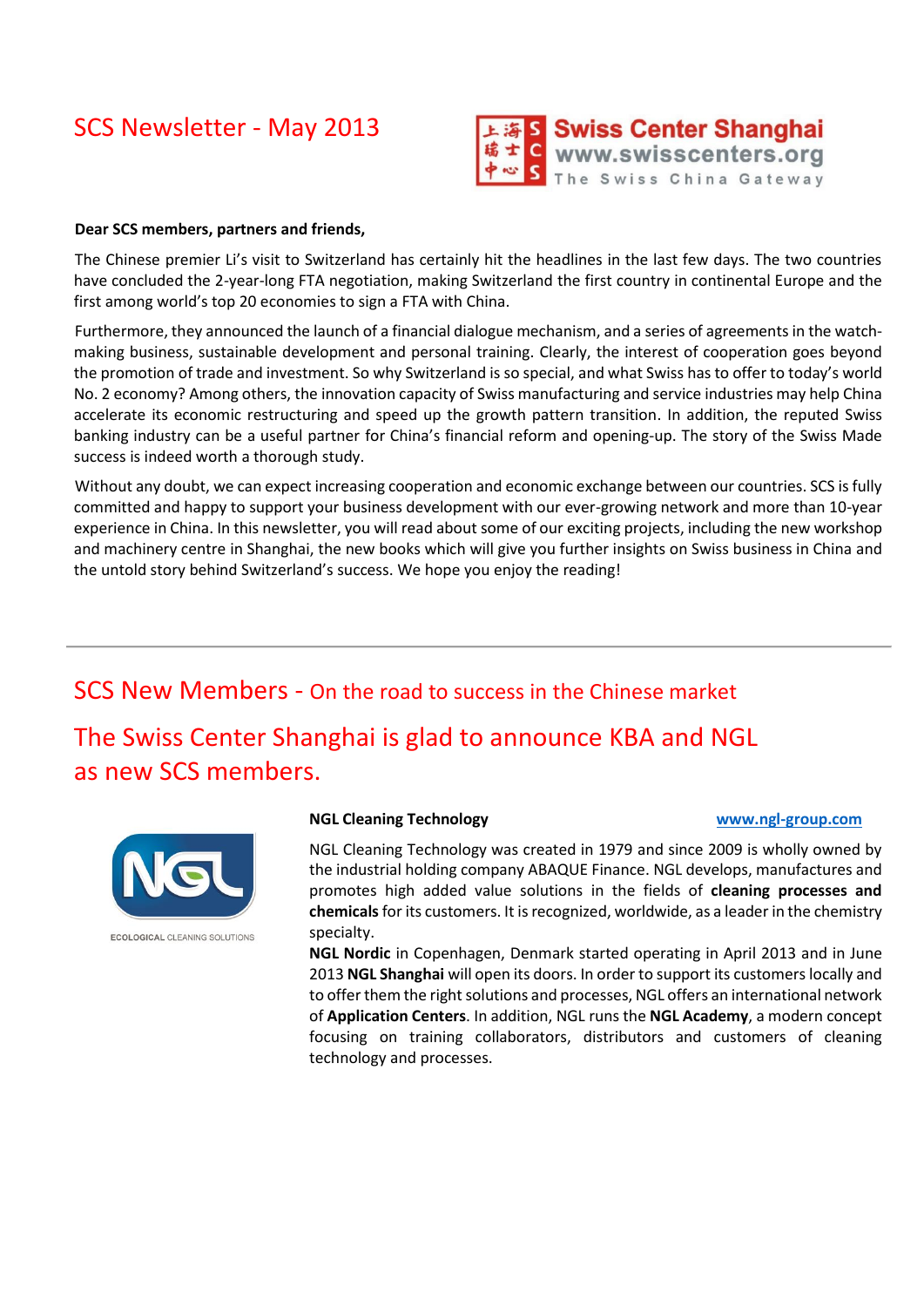

### **KBA-NotaSys SA [www.kba-notasys.com](http://www.kba-notasys.com/)**

Being the leading company in the art of banknote printing since 1952, **KBA-NotaSys** based its success on its dedication to improving the security and functionality of banknotes and other security documents. The fact that the majority of banknotes in circulation throughout the world are printed on KBA-NotaSys machines demonstrates their achievements in this area. The company remains a driver of innovation and excellence within its industry and working hand in hand with their clients and partners, it has continuously elevated the art of banknote printing to new levels.

Today KBA-NotaSys offers a unique range of products and services to authorised banknote printers and central banks enabling them to design, produce and issue banknotes according to their individual and specific needs.

# SCS News – Gathering of the Chamber of Economy of Jura Bernois Region





## **Jura Region (l'Arc Jurassien) – China: Experiences and Opportunities [www.cep.ch](http://www.cep.ch/)**

Earlier this year the **Chamber of Economy of Jura Bernois Region (CEP)** in collaboration with the Swiss Center Shanghai organised an event in order to share the experiences of Swiss companies in China. The complementary insights of the different specialists allowed the regional economic actors to get a comprehensive picture of opportunities this country holds for the industry of the region.

The previous ambassador of China, **Blaise Godet**, shared his personal experiences and outlook for China with the attendants. The representative of the Swiss Center Shanghai, **Nicolas Musy**, encouraged the entrepreneurs to tap the Biggest Business Potential of the Decade. Subsequently the entrepreneurs **Marc-Alain Affolter**, Managing Director of Affolter Technologies, and **Dominique Lauener**, President of AFDT and associate of LX Precision in Shanghai, described the milestones of the setup of the Chinese branches and summarised some advices for the audience. In addition, the advisory director of KPMG, **James Carter** shared about the dynamic environment of investments between Switzerland and China. This was complemented by two former residents of Beijing, **Holly Roussell** and **Maxence Perret-Gentil** and last but not least **Zhen Xiao**, General Manager of Swiss Center Shanghai, concluded the evening by describing the activities of the Swiss Center Shanghai.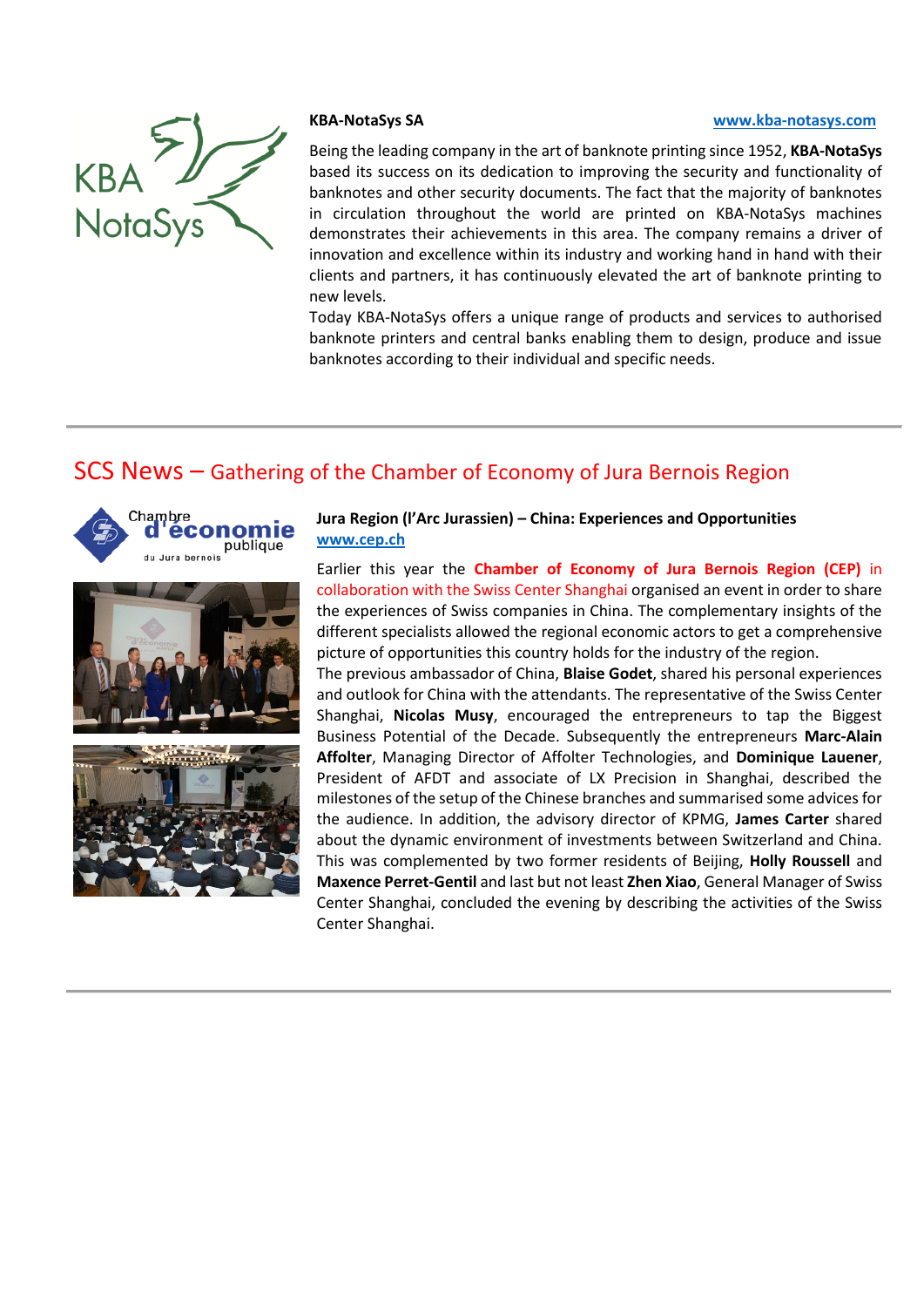## SCS News – Conference on CEIBS 2013 Business in China Survey



### **Swiss Business in China: Success, Challenges and Innovation**

On the occasion of the Swiss Week **swissnex China**, **China Integrated** and **Swiss Center Shanghai** jointly organised a conference on Swiss business in China. The speakers shared their perspectives and expectations for the future. **Professor Dominique Jolly** from CEIBS-SKEMA outlined the key learnings from the analysis of foreign companies' activities in innovation and R&D with an emphasis on the changing nature of what foreign companies do in China. **Pierre-Alain Ceralli** from Firmenich introduced the perspective of a Swiss executive doing business in China, through sharing his personal observations with the audience. **Maria Puyuelo** gave an overview of the survey and an analysis of implications for Chinese and foreign companies. In the following discussion, **Nicolas Musy** and **Sarah Edmonds** from China Integrated introduced the Swiss analysis and gave the international audience the opportunity to interact with the speakers about the keys to success, management practices, challenges and the role of innovation in China. Subsequently, the official opening ceremony of the Swiss Week took place in Yandang Road, where the participants had the opportunity enjoy Swiss food and wine in a relaxed atmosphere within the Swiss community and friends.

We thank all the participants for their attendance and look forward to see you at our next event!



### **Swiss Business in China Survey**

The results of the latest survey by the **Swiss Center Shanghai (SCS)**, **China Integrated** and the **China Europe International Business School (CEIBS)** shows consistently that Swiss companies are doing particularly well in penetrating the Chinese market. The comprehensive and most answered survey to date combines 1369 responses including responses from Chinese as well as foreign companies in China. The survey indicates that Swiss companies' profits in China increased almost 10% on average in 2012 and that the level of confidence for the current year rose compared to 2012. Furthermore, Swiss managers are more confident for their business in China than Chinese competitors and consequently over 60% of Swiss companies plan to increase their investment. In home countries a strong misperception about corruption, rule of law and protection of intellectual property of foreign companies in China prevails. When asked if corruption is important in China a large majority (78%) of Swiss companies see it as "serious", whereas when asked about corruption in their industry only 11% of Swiss companies say it is a serious problem. In addition, the survey shows that there is a growing perception gap between very positive managers on the ground and the Swiss headquarters.

To download the PDF of the survey, please refer to the following link: [PDF](http://www.swisscenters.org/download/studies/2013/2013_Swiss.business.in.China.pdf) If you are interested in obtaining the hard copy, please kindly contact Ms. Désirée Meili from SCS per email: [desiree.meili@swisscenters.org](mailto:desiree.meili@swisscenters.org)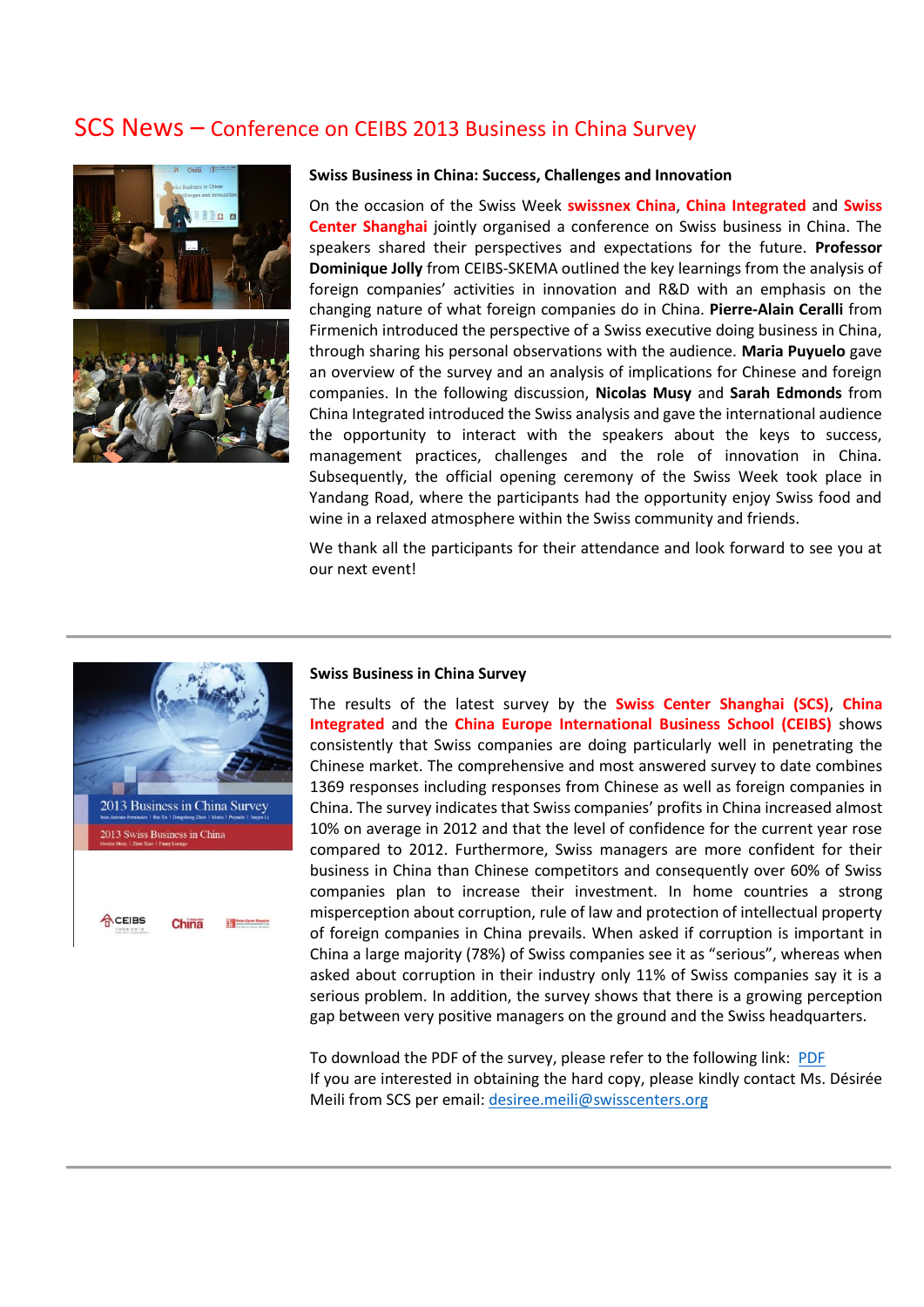# SWISS MADE the book by R. James Breiding

## Chinese version:

## A customized hardcover with your company logo, a perfect CORPORATE GIFT!



The book "Swiss Made" written by R. James Breiding is an amazing well-written testimony of Swiss success first published in English and translated into French, and soon in Chinese. The Swiss Center Shanghai, as a witness of the Swiss business success in China for the past 12 years, has the honour and pleasure to be designated as the exclusive official partner of the Chinese version. The book combines financial awareness with detailed understanding of Switzerland's strengths as it focuses on fourteen individual business sectors to show how this remarkable success has been achieved. The success of Swiss companies on the Chinese market, like Bühler, Holcim, Nestlé, Sicpa, Sulzer amongst others, will be featured in the Chinese version.



Share the story among your customers, your suppliers, your friends and your "Guanxi" and offer them the opportunity to learn more about Switzerland and its strengths. The SCS offers to your company or institution the opportunity to get a customized hard cover with your company logo imprinted on the hard cover.

For more information, please kindly refer to this document: [SWISS MADE English](http://www.swisscenters.org/download/press/2013/20130313_SCS_Swiss.Made.book_be.part.of.the.story-en.pdf)

# SCS New Development – Growing towards a new decade!



## **New Workshop in Xinzhuang Industry Park**

**Swiss Center Shanghai** has the chance/opportunity to introduce you to a new workshop located in Xinzhuang Industry Park. The building holds two floors from which the second floor will be available starting from June. The workshop offers 540sqm of bright work space with a ceiling height of 4.5 meters and a loading capacity of 500 kg/sqm. Furthermore, the building includes an elevator.

If you are interested in renting workshop space in Xinzhuang Industry Park, please don't hesitate to contact us for further information or to arrange a visit.



# **Shanghai Wai Gaoqiao Free Trade Zone**

Swiss Center Shanghai is pleased to introduce to you the newest development concerning our facilities.

The new project of SCS in the **Waigaoqiao Free Trade Zone (FTZ)** aims to gather the Swiss community in the Waigaoqiao FTZ in order to strengthen the relations and make the most of the advantages offered by the **International Machine Tool Center (IMT)** and the support of SCS Business Center.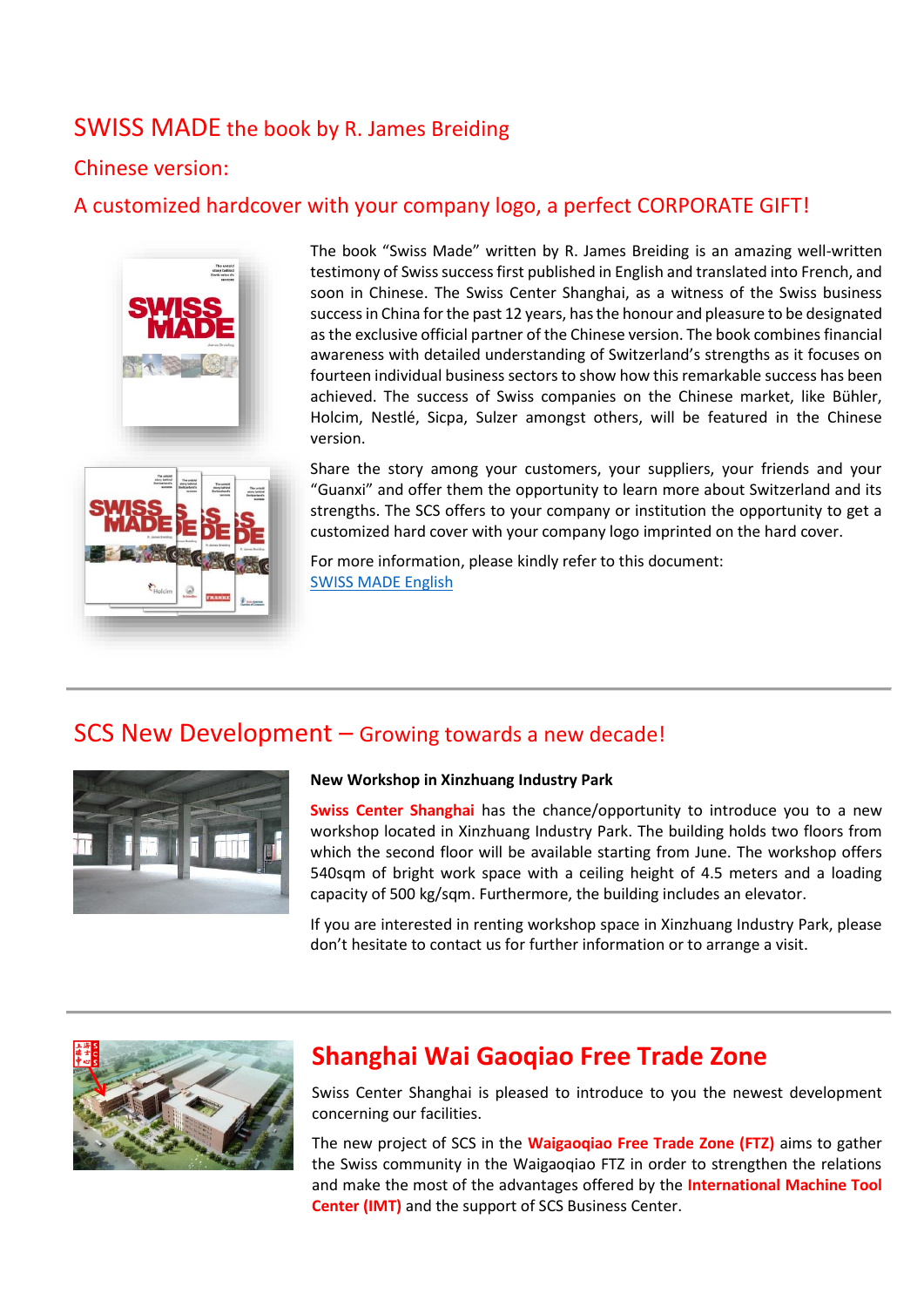**The Location :** Pudong New Development Area, 18km from civic centre27km from Pudong International Airport, 33km from Shanghai Hongqiao International Airport



- 1<sup>st</sup> floor (2500 sqm) with Showroom, Service/Training center
- 2<sup>nd</sup> floor (2500 sqm) Showroom, Office, Spare parts warehouse
- 3<sup>rd</sup> floor (800 sqm) Office, Meeting room

## **SCS Waigaoqiao Exhibition Logistics Spare parts Distribution Service**

## **Exhibits through SCS Waigaoqiao:**

- No need to pay deposit fees to the custom
- Exhibition without time limit in the Free Trade Zone
- Low transportation costs
- Exhibits can attend exhibitions in China repeatedly without being exported
- Convenient custom declaration procedure of exhibits for sale
- Low storage costs of exhibits

**Clearance through SCS Waigaoqiao:**

- Simplified procedure
- Short time for custom declaration
- Monthly invoice for declaration (low bureaucracy & low cost)
- High customer satisfaction
- Spare parts can be sent out within 4 hours after receipt of order

If you are interested in renting work space in the SCS Waigaoqiao, please feel free to contact us for further information or to arrange a visit.

# New SCS Services





## **Training modules in Strategic Sourcing and Supply Chain Management**

**Swiss Center Shanghai** has the great pleasure to inform its members and friends that together with the **European Institute of Purchasing Management** (EIPM 欧 洲采购商学院) we will launch two Purchasing Training programs in July and September 2013.

The first program **Financial Risks / Opportunities in Supply Management** is a **two-day module on the 4th and 5th of July** with the objective of ensuring a basic knowledge of business finance in order to optimise your sourcing strategy to improve your business performance and to monitor the health of current and potential suppliers. This module is designed for buyers, lead buyers and commodity managers.

If it is of your interest, please kindly contact Ms. Désirée Meili from SCS per email: [desiree.meili@swisscenters.org](mailto:desiree.meili@swisscenters.org) or by phone +86 21 5442 880 ext. 804